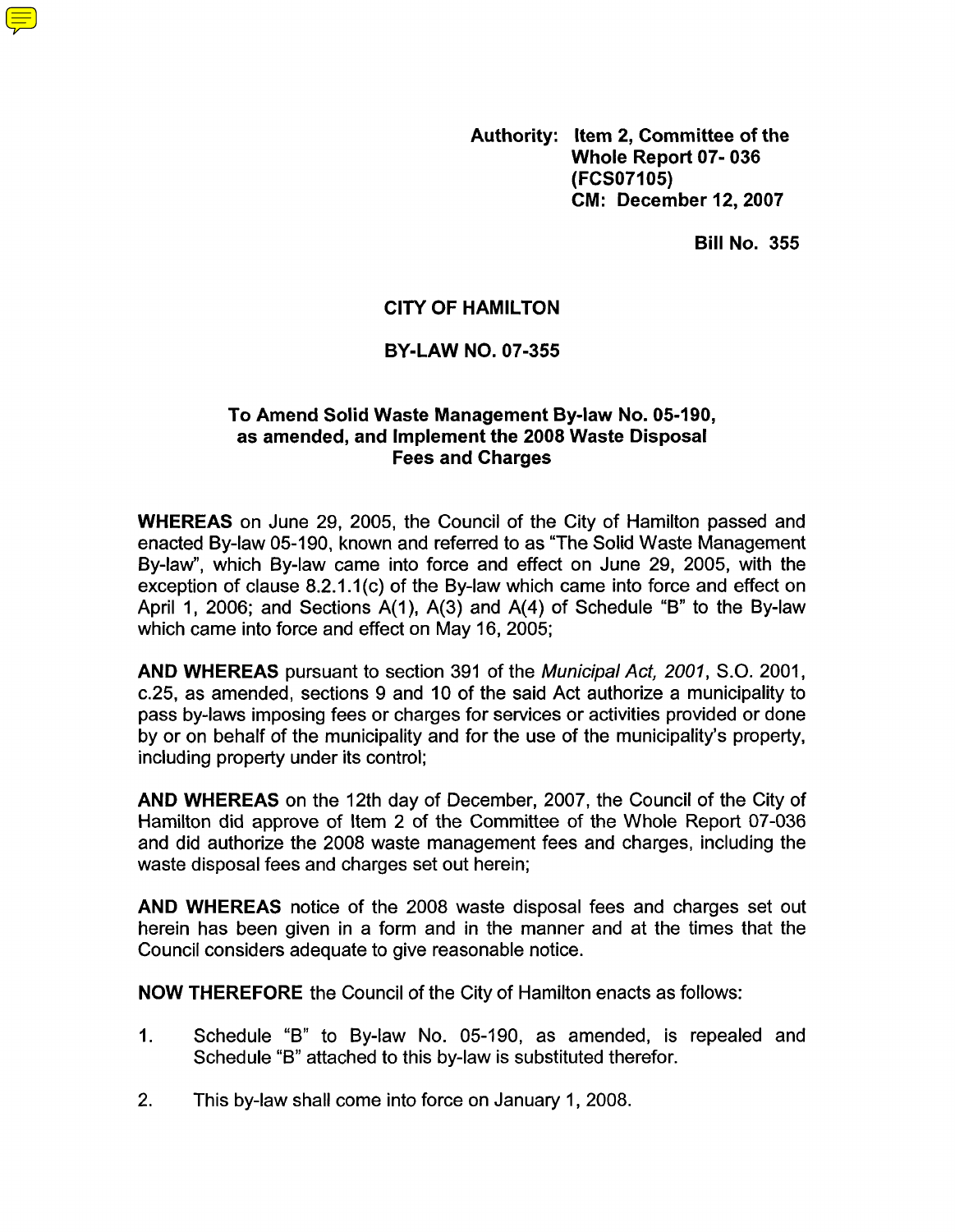3. In all other respects, the contents of By-law 05-190, as amended, including but not limited to all other fees and charges therein, are hereby confirmed as unchanged.

**PASSED AND ENACTED** this 12th day of December, 2007.

bugh.

**Fred Eisenberger** Mayor City Clerk

 $\mathbb Z$ 

Kevin C. Christenson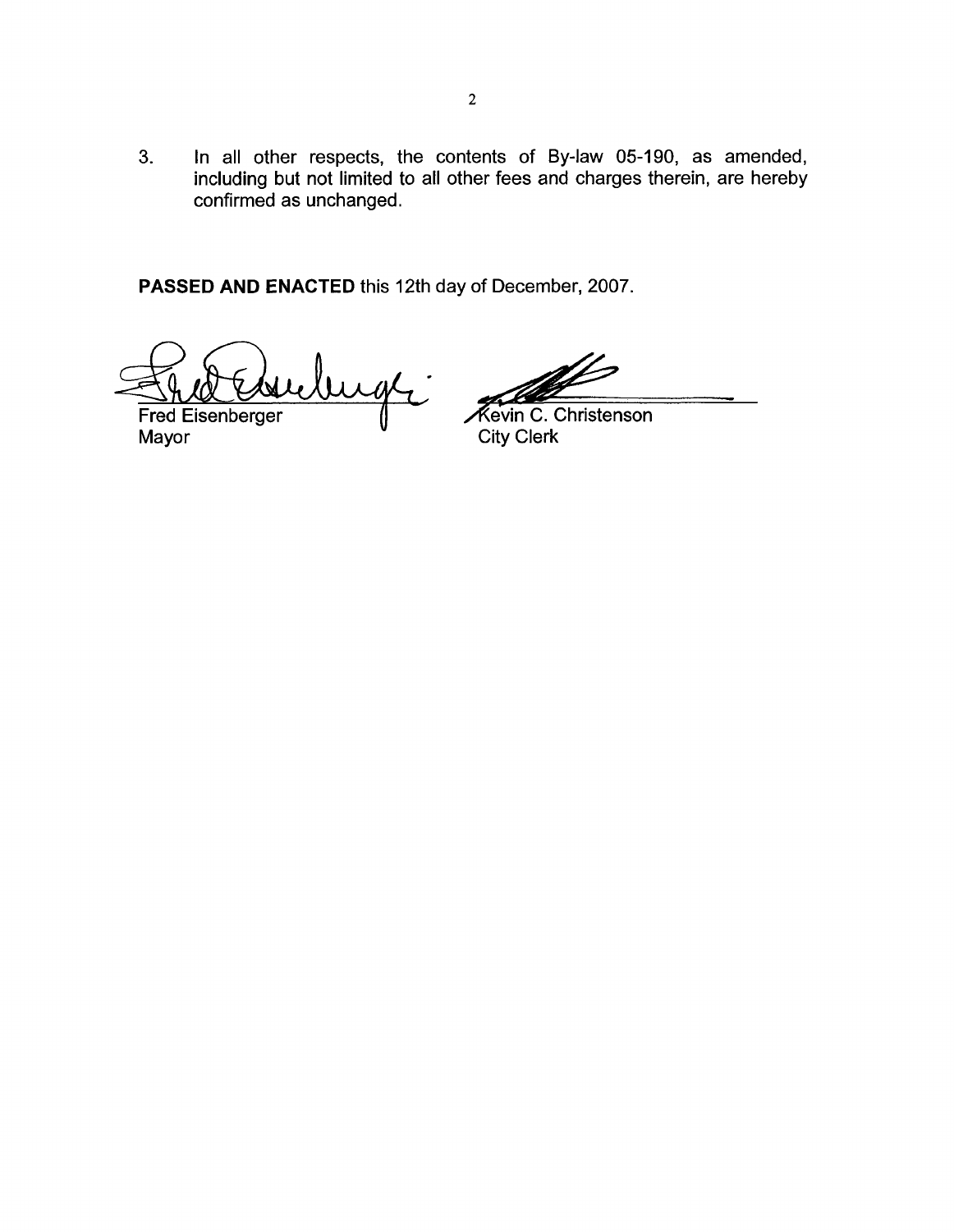# **WASTE DISPOSAL FEES**

# Schedule "B" to By-law No. 07-355<br>WASTE DISPOSAL FEES<br>A. WASTE DISPOSAL ACTIVITY FEE

| 1) | Residential Vehicles transporting Garbage                                                                                                                    | \$8.00 per visit for the first 100 kg<br>or part thereof; \$0.1125 per kg in<br>excess of 100 kg.*                                                                                                                                                                  |          |
|----|--------------------------------------------------------------------------------------------------------------------------------------------------------------|---------------------------------------------------------------------------------------------------------------------------------------------------------------------------------------------------------------------------------------------------------------------|----------|
| 2) | Residential Vehicles transporting<br>separated<br>Recyclable Materials, Leaf and Yard Waste and<br>ferrous and non-ferrous bulk metals                       | No charge                                                                                                                                                                                                                                                           |          |
| 3) | Commercial<br>Private<br>Waste<br><b>Haulers</b><br>and<br><b>Vehicles transporting Waste</b>                                                                | \$11.25 per visit per 100 kg. or part<br>thereof *                                                                                                                                                                                                                  |          |
| 4) | Commercial Vehicles<br>possessing a signed<br>affidavit transporting Waste for personal use,                                                                 | \$8.00 per visit for the first 100 kg<br>or part thereof of Garbage, and<br>\$0.1125 per kg in excess of 100<br>kg *; no charge for separated Leaf<br>and Yard Waste; no charge for<br>separated Recyclable Materials<br>and ferrous and non-ferrous bulk<br>metals |          |
| 5) | Application for account set-up and credit check<br>for Private Haulers and Commercial Vehicles                                                               | \$30.00                                                                                                                                                                                                                                                             |          |
| 6) | Alternate Fee for Private<br><b>Haulers</b><br>and<br>Commercial Vehicles in the event that the weigh<br>scales become inoperative                           | \$32.00 per cubic metre of carrying<br>capacity of the vehicle                                                                                                                                                                                                      |          |
| 7) | Credit card, debit or cash deposit required<br>based on gross weight of a Private Hauler's<br>Vehicle or Commercial Vehicle with an account<br>with the City | 0-2500 kg                                                                                                                                                                                                                                                           | \$50.00  |
|    |                                                                                                                                                              | 2501-3000 kg                                                                                                                                                                                                                                                        | \$100.00 |
|    |                                                                                                                                                              | 3001-6000 kg                                                                                                                                                                                                                                                        | \$200.00 |
|    |                                                                                                                                                              | 6001-9000 kg                                                                                                                                                                                                                                                        | \$300.00 |
|    |                                                                                                                                                              | over 9000 kg                                                                                                                                                                                                                                                        | \$400.00 |
| 8) | White Goods disposal fee (payable in advance<br>for each White Good containing CFC's)                                                                        | per White Good.<br>\$22.00<br>No.<br>charge if White Good is delivered<br>to the Transfer Station by the<br>Owner or Occupant.                                                                                                                                      |          |
|    | All transactions are rounded to the nearest \$0.50                                                                                                           |                                                                                                                                                                                                                                                                     |          |

**3**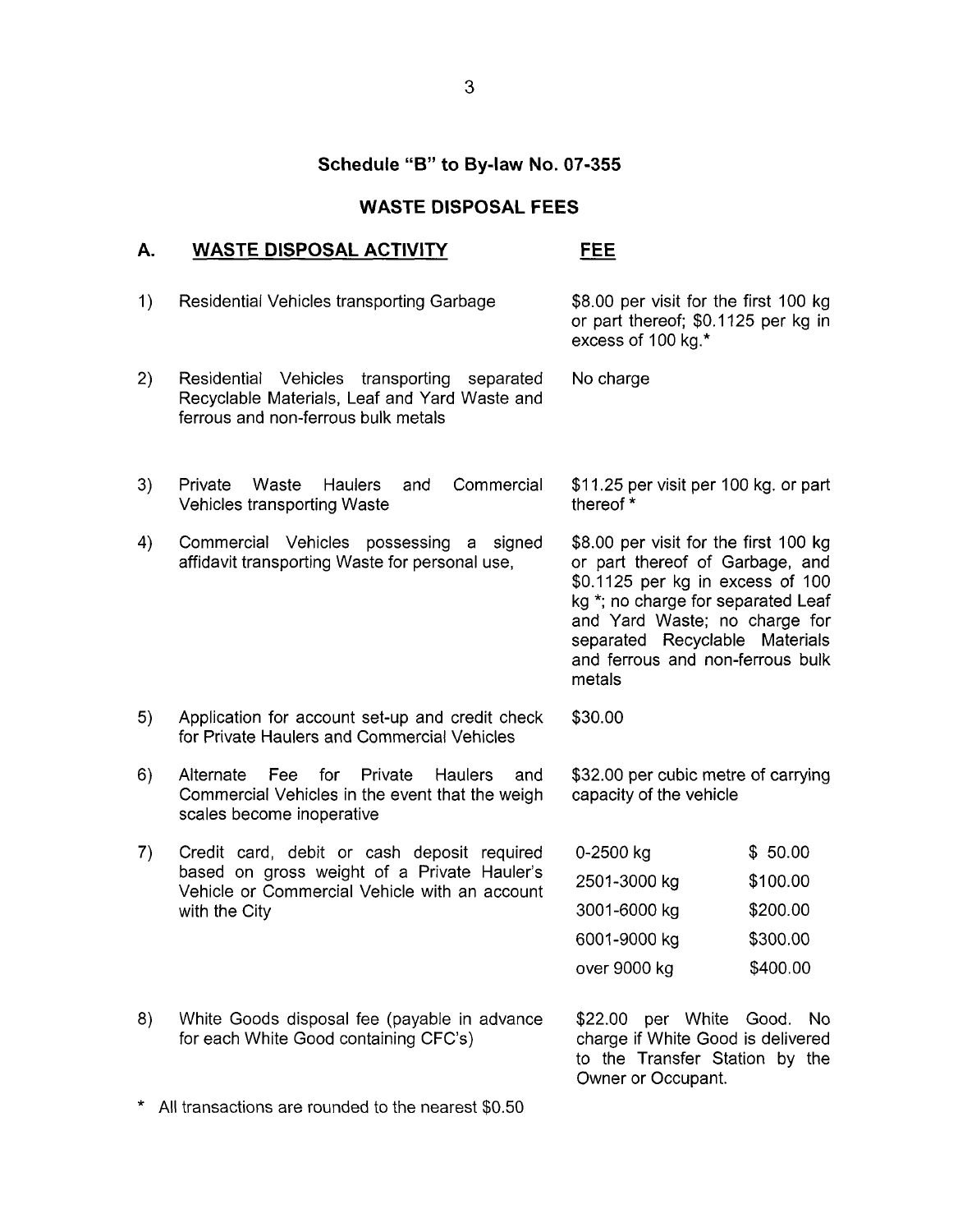## **B. CONDITIONS FOR WASTE DISPOSAL FEES**

- 1 ) For the purpose of this By-law, regular users of the Transfer Stations may be regarded as:
	- (a) the Private Hauler and the operator of a Commercial Vehicle depositing Waste averaging a minimum of two chargeable loads per week and/or;
	- the Private Hauler and the operator of a Commercial Vehicle whose monthly invoice is not less than \$50.00. (b)
- Private Haulers and Operators of Commercial Vehicles Regular Users 2)
	- Accounts for fees payable by Private Haulers and by operators of Commercial Vehicles who are regular users of the Facilities are to be invoiced at such regular periods as prescribed by the General Manager of Corporate Services. (a)
	- (b) Payment of such accounts as set forth in (a) above of this subsection B(2) shall be payable within thirty (30) calendar days of the date of the invoice.
	- $(c)$ Where an account for Waste disposal fees remains unpaid for more than thirty (30) calendar days, the Private Hauler or operator of a Commercial Vehicle will be notified in statement form including the greater of interest charges or a minimum service charge and a notice of non-payment shall be sent by the General Manager of Corporate Services advising that if payment is not received within ten (10) calendar days after the date of such notice, the Private Hauler's or operator of Commercial Vehicle's use of the City Transfer Stations shall be restricted to a cash basis. If an account remains unpaid for an additional ten (10) calendar days, admittance to the Facilities shall be refused until such time as the original invoice plus all outstanding interest and service charges to date are paid. The names of these Private Haulers and operators of Commercial Vehicles will be placed on a list and sent to the Transfer Stations instructing the weigh masters to refuse entry to those customers on the list. The General Manager of Corporate Services may require the posting of a performance bond or any other security acceptable to the General Manager of Corporate Services in the event that accounts continue from time-to-time to remain unpaid.
	- (d) Where the tare weight of a vehicle transporting Waste for disposal at the Facilities has been pre-determined and such weight issued to calculate the net weight of the Waste, the pre-determined tare weight of any vehicle may be verified at any time by either the City or the Private Hauler.